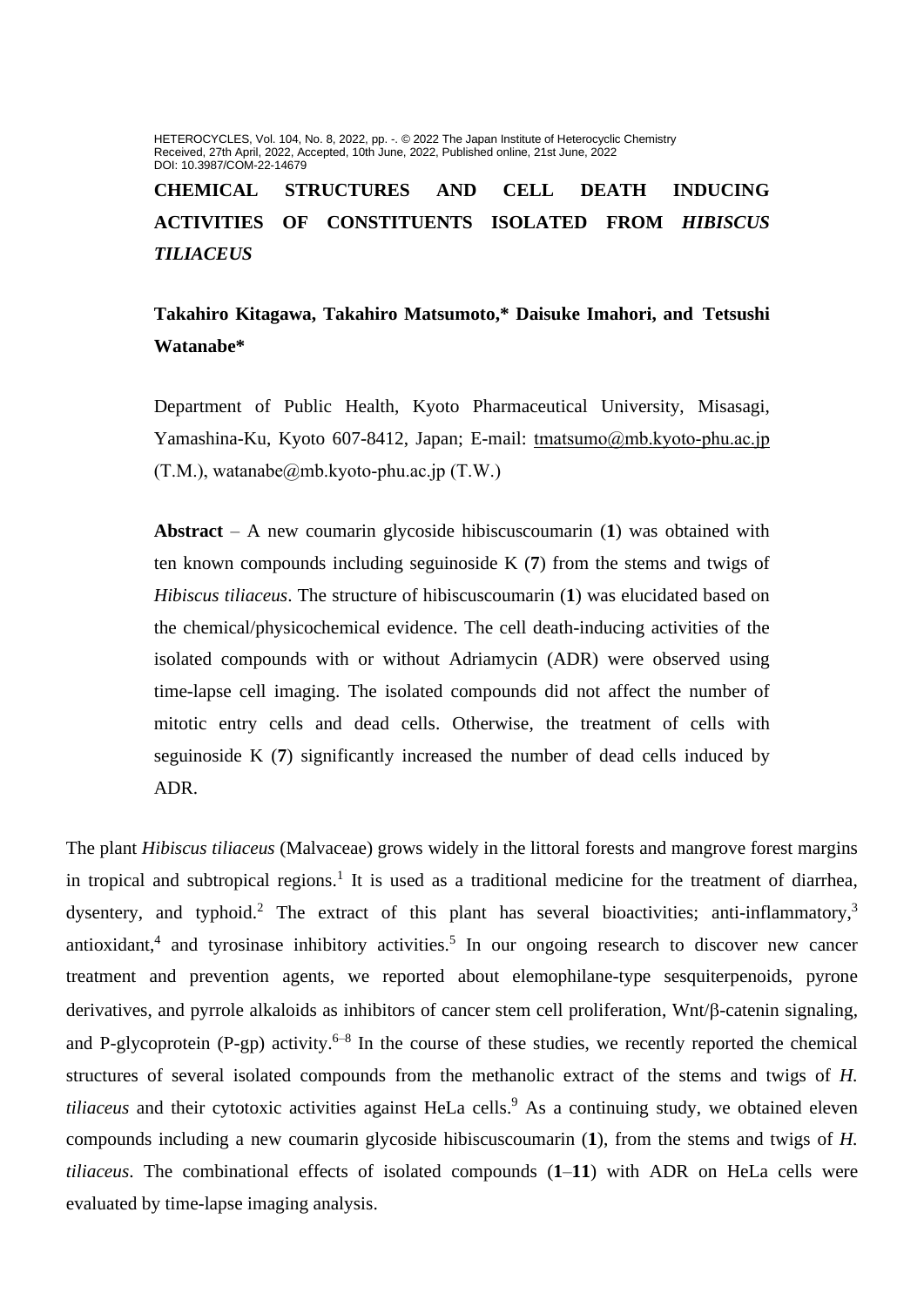Adriamycin (ADR) is a chemotherapeutic drug used for the treatment of several cancers.<sup>10</sup> ADR interacts with DNA via intercalation between the base pairs of the duplex DNA, inducing cell death. However, the clinical utility of ADR is limited due to side effects such as cardiotoxicity.<sup>11</sup> Therefore, compounds enhancing the cytotoxicity of ADR on cancer cells can reduce the dosage of ADR, thereby avoiding the side effects.



**Figure 1.** The chemical structures of the isolated compounds from the stems and twigs of *H. tiliaceus*

The methanolic extract of the fresh stems and twigs of *H. tiliaceus* was partitioned in ethyl acetate–water (1:1, v/v) to furnish an ethyl acetate soluble fraction and aqueous layer. The aqueous layer was further extracted with *n*-butanol to give *n*-butanol (0.20%) and water (1.14%) soluble fractions. The *n*-butanol soluble fraction was subjected to normal- and reversed-phase silica gel column chromatography and repeated high-performance liquid chromatography (HPLC) to give a new compound, hibiscuscoumarin (**1**, 0.000013%), and ten known compounds; fraxin (**2**, 0.000047%), <sup>12</sup> rourinoside (**3**, 0.000017%), 13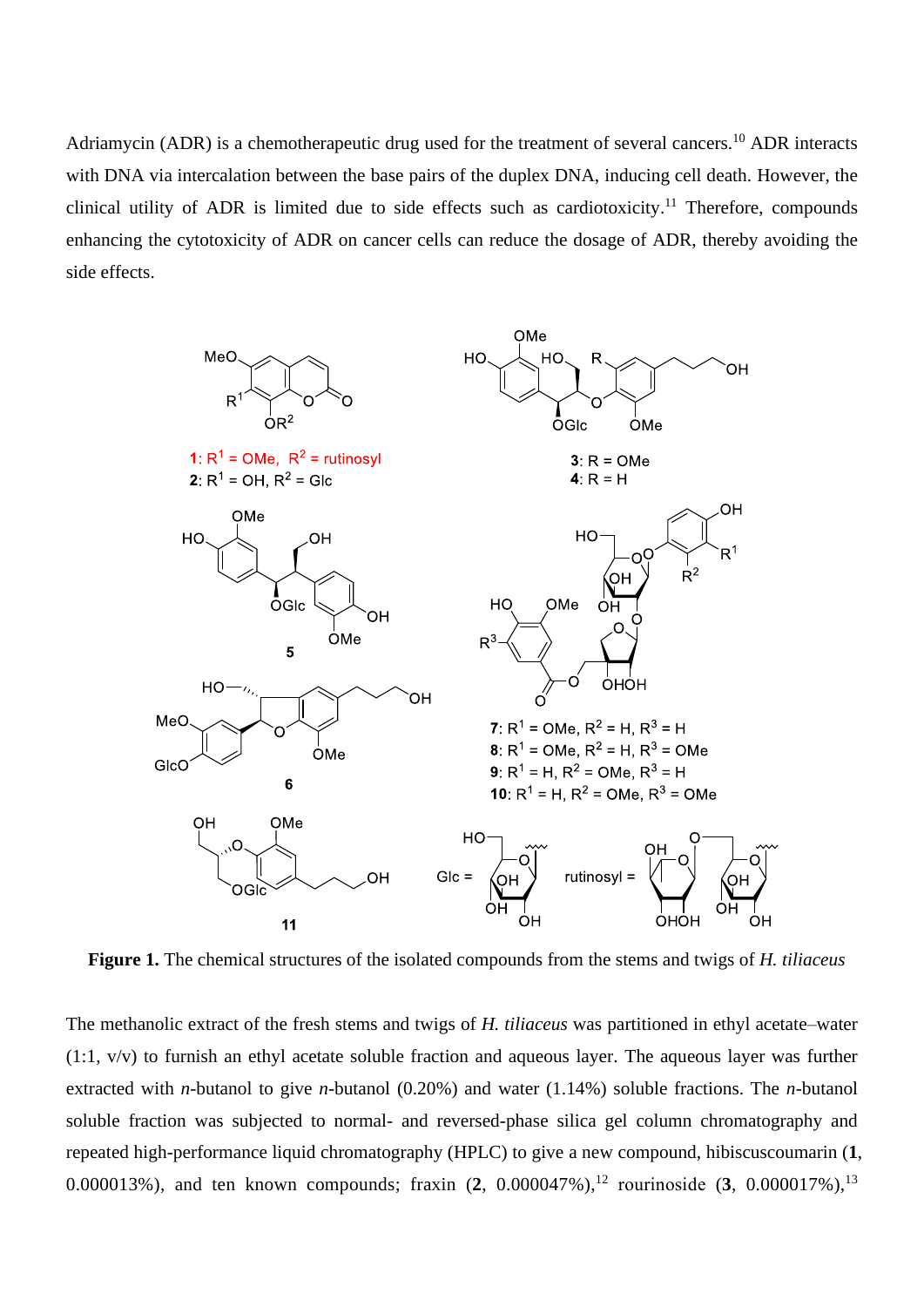7*S*,8*S*-4,9,9'-trihydroxy-3,3'-dimethoxy-8-*O*-4'-neolignan-7-*O-β*-D-glucopyranoside (4, 0.000033%),<sup>14</sup> hovetrichoside A (5, 0.000049%),<sup>15</sup> dihydrodehydrodiconiferyl alcohol-4-*O-β*-D-glucopyranoside (6, 0.000012%), 16 seguinoside K (**7**, 0.000067%), <sup>17</sup> albibrissinoside B (**8**, 0.000033%), <sup>18</sup> millettiaspecosides A (**9**, 0.000018%), <sup>19</sup> millettiaspecosides B (**10**, 0.000012%), <sup>19</sup> and 2-[4-(3-hydroxypropyl)- 2-methoxyphenoxy]-1,3-propanediol 1-*O*-glucoside (**11**, 0.000017%). 20



**Figure 2.** The important 2D-NMR correlations of hibiscuscoumarin (**1**)

Hibiscuscoumarin (**1**) was obtained as a colorless amorphous powder with negative optical rotation  $([\alpha]^{25}$  -65.7, MeOH). The molecular formula  $(C_{23}H_{30}O_{14})$  was determined via high-resolution electrospray-ionization mass spectrometry (HRESIMS) and  $^{13}$ C-NMR spectroscopy. The <sup>1</sup>H- and <sup>13</sup>C-NMR spectra (CD<sub>3</sub>OD) of **1** (Table 1) showed characteristic signals of 6,7,8-trisubstituted coumarin {*cis*-olefinic proton signals  $[\delta_H 6.25 \text{ (d, } J = 9.2, H-3)$  and 7.79 (d,  $J = 9.2, H-4$ )}, an aromatic proton signals [6.93 (s, H-5)], two methoxy groups  $[\delta_H$  3.81 (s, H-6-OMe) and 3.87 (s, H-7-OMe)], an ester carbonyl group  $\{\delta c \ 163.0 \ (C-2)\}\$ , glucose moiety, and rhamnose moiety. The positions of each functional group were determined by COSY double quantum filter (DQF COSY) and heteronuclear multiple bond correlation (HMBC) spectra shown in Figure 2. The HMBC correlations of H-6-OMe/C-6, H-7-OMe/C-7, H-1<sup>'</sup>/C-8, and H-1<sup>'</sup>/C-6' suggested that the methoxy groups were located at C-6 and C-7 positions, and the glucose and rhamnose moieties were attached to the C-8 and C-6' positions. Acid hydrolysis of **1** with 5% aqueous H2SO4−1,4-dioxane yielded D-glucose and L-rhamnose. These sugars were identified via HPLC by the chiral tolylthiocarbamoyl-thiazolidine derivatives of them as described previously.<sup>21</sup> Based on the evidence, the chemical structure of hibiscuscoumarin (**1**) was established as shown in Figure 1.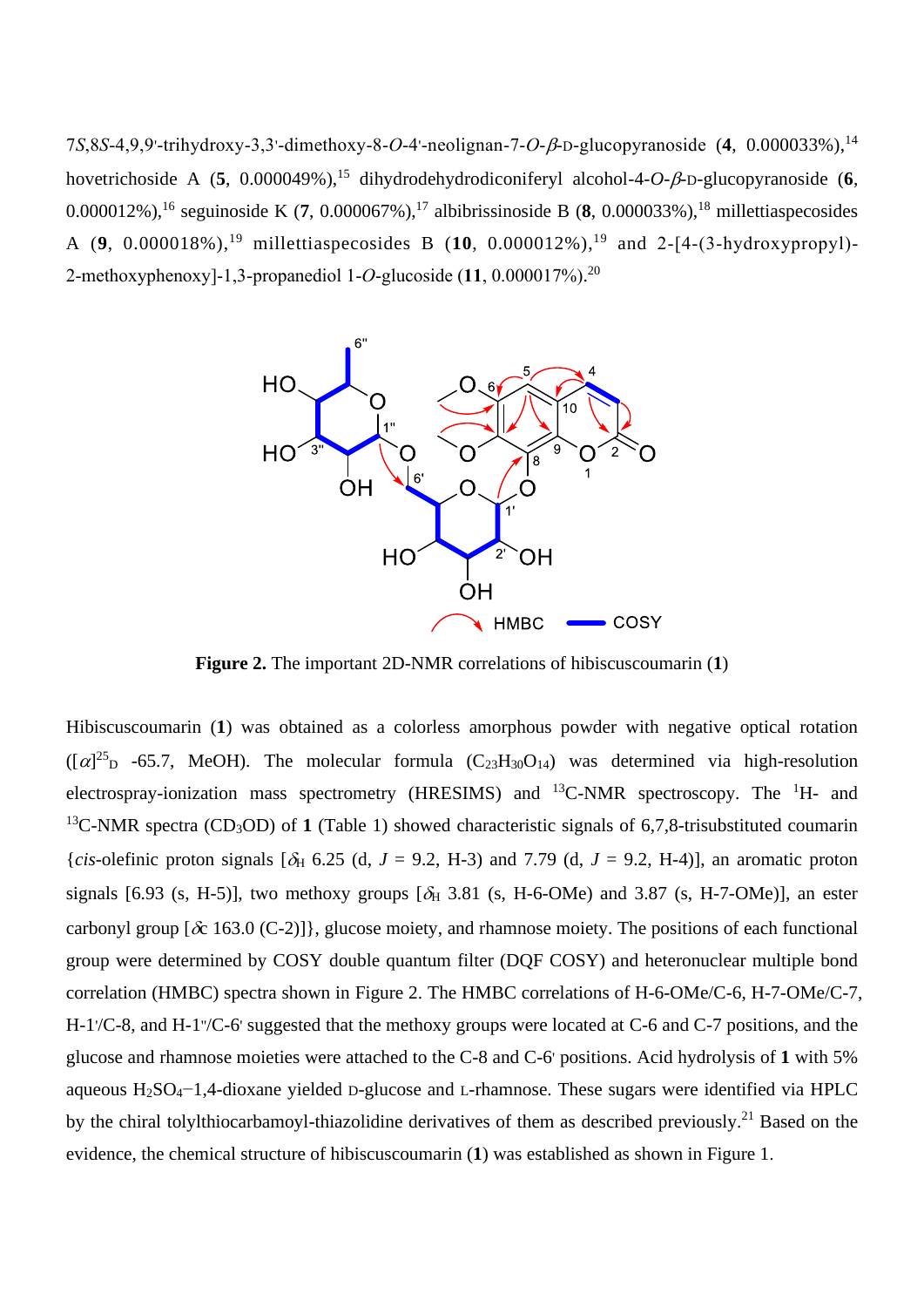position  $\delta_C$   $\delta_H (J \text{ in } HZ)$ 2 163.0 3 115.5 6.26 (d, 9.6) 4 146.1 7.80 (d, 9.6) 5 106.4 6.93 (s) 6 151.8 7 147.3 8 138.0 9 143.9 10 116.1 6-OMe 56.8 3.81 (s) 7-OMe 62.1 3.87 (s) 1' 104.2 5.08 (d, 8.4) 2' 75.7 3.43 (m) 3' 77.2 3.25 (m) 4' 72.2 3.46 (m) 5' 77.9 3.35 (m) 6' 68.0  $3.41 \text{ (m)}$ 3.77 (m) 1'' 102.3 4.41 (d, 1.6) 2" 72.1 3.35 (m)<br>3" 71.7 3.23 (m)  $3''$  71.7 3.23 (m)<br>4" 73.9 3.17 (m) 4" 73.9 3.17 (m)<br>5" 69.7 3.25 (m) 69.7 3.25 (m) 6'' 17.9 1.00 (d, 6.0)B A □ Mitotic entry cells ■ Dead cells 110 100 90 80 70 Cells (%) 60 50 40 30 20 10  $\mathbf{0}$  $\mathbf{1}$  $\overline{\mathbf{2}}$  $\mathbf{3}$  $\overline{\mathbf{4}}$ 5 6  $\overline{7}$ 8  $\boldsymbol{9}$ 10 11 0.5 1.0 2.0 1  $\mathbf 2$  $\mathbf{3}$  $\overline{\mathbf{4}}$ 5 6  $\overline{7}$ 8 9 10 11 Control

**Table 1.**  <sup>13</sup>C- (150 MHz) and <sup>1</sup>H- (600 MHz) NMR data of hibiscuscoumarin (1) in CD<sub>3</sub>OD

**Figure 3.** The effects of isolated compounds (**1**–**11**) and ADR on cell proliferation and cell death. (A) HeLa cells were treated with 60  $\mu$ M of isolated compounds (1–11) for 24 h. (B) HeLa cells were treated with isolated compounds  $(1-11)$  in combination with ADR  $(1.0 \ \mu g/mL)$ . The number of mitotic entry

60 µM

 $ADR$ <br>( $\mu$ g/mL)

60  $\mu$ M + ADR 1.0  $\mu$ g/mL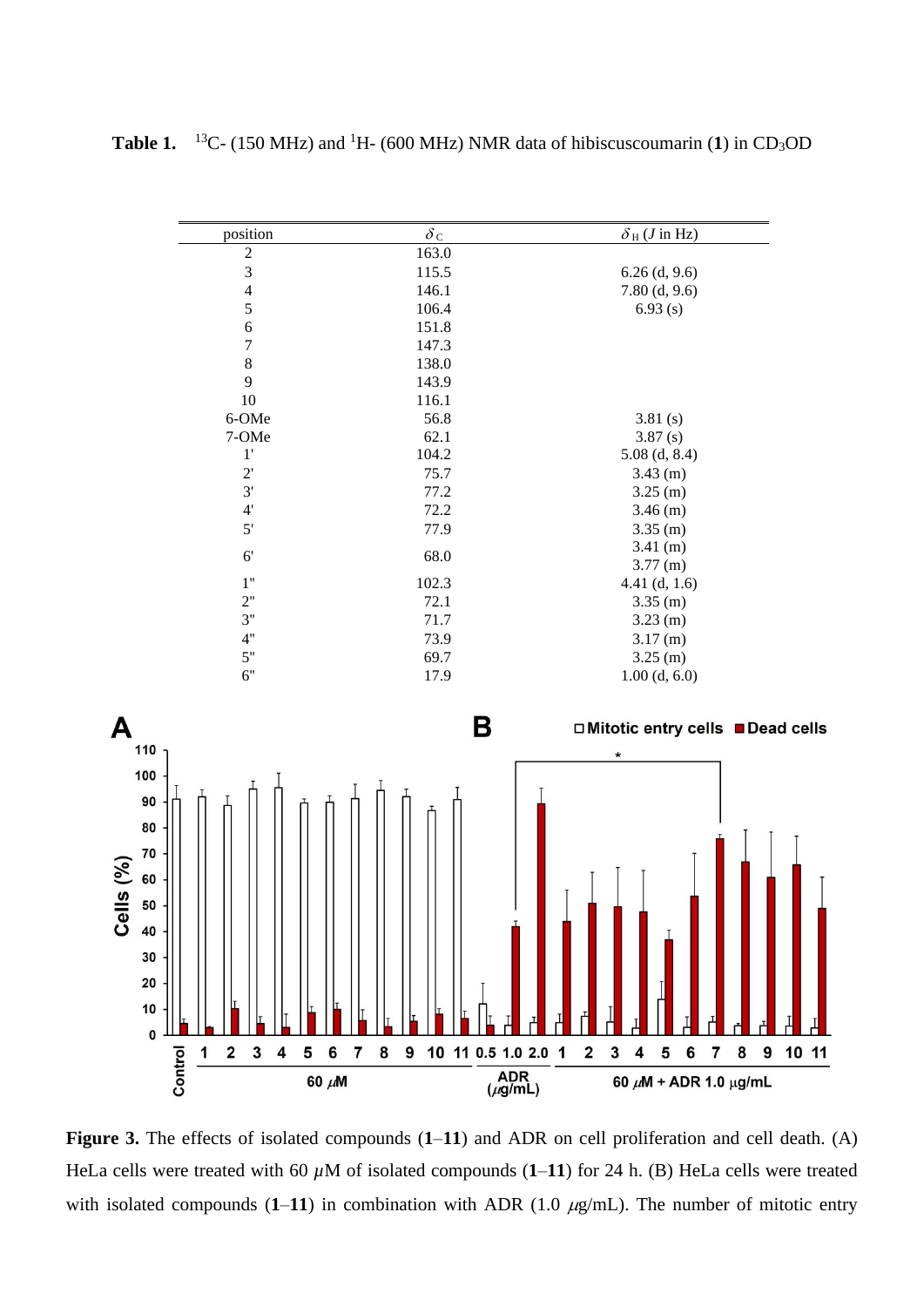cells (*white columns*) and dead cells (*red columns*) were counted using a time-lapse recording. The graph shows the percentages of mitotic entry cells and dead cells as the means  $\pm$  S.D. of three independent experiments. More than 24 cells were analyzed in each experiment. Statistical significance was analyzed using the Tukey-Kramer test (\* $p < 0.05$  compared with ADR at a concentration of 1.0  $\mu$ g/mL).

Among the anti-cancer drugs, ADR has been used for cancer therapy for a long time. ADR inhibits cell proliferation through the induction of G2/M cell cycle arrest via DNA damage. The expression of the drug efflux transporter P-gp,<sup>22</sup> anti-apoptotic functions of heat shock protein  $(HSP)$ ,<sup>23</sup> and activation of detoxifying enzymes<sup>24</sup> were known to decrease the sensitivity to ADR on cancer cells. Therefore, inhibitors of P-gp, HSP, and detoxifying enzymes can prevent side effects by reducing ADR dosage needed in tumor therapy. Previously, we reported that the inhibitors of P-gp and HSP enhance the cytotoxicity of ADR. 8,25,26 We further evaluated the effects of isolated compounds (**1**−**11**) on the cytotoxicity of ADR using time-lapse cell imaging analysis on HeLa cells. In this study, we counted the number of mitotic entry cells and dead cells treated with ADR  $(0.5, 1.0, \text{or } 2.0 \mu\text{g/mL})$ , isolated compounds (**1−11**, 60  $\mu$ M), and isolated compounds with ADR (1.0  $\mu$ g/mL). The isolated compounds (**1**− **11**) did not affect the number of mitotic entry cells and dead cells (Figure 3A). On the other hand, the number of dead cells induced by ADR was increased in combination with phenolic diglycosides (**7**−**10**). Among these compounds, the number of dead cells with combination treatment of seguinoside K (**7**) and ADR was significantly larger than that of ADR-treated cells (7 and ADR:  $75.8 \pm 1.7$ %, ADR:  $41.9 \pm 1.7$ 2.2%) (Figure 3B). Several compounds, such as topoisomerase-I inhibitor,<sup>27</sup> P-gp inhibitor,<sup>28</sup> and HSP90 inhibitor,<sup>29</sup> were reported to present the synergistic effect of ADR. These compounds showed cytotoxicity without ADR. However, **7** enhanced the cytotoxic effect of ADR at a nontoxic concentration. Therefore, **7** may be a potential chemotherapy enhancement agent without the side effects of cancer treatment.

## **EXPERIMENTAL**

Specific rotations were obtained on a model P-2200 digital polarimeter  $(l = 5$  cm; JASCO, Tokyo, Japan). UV spectra were measured on a model J-1500 spectrometer (JASCO). FTIR spectra were recorded on a model FT/IR-4600 Fourier transform infrared spectrometer (JASCO). Electrospray ionization mass spectrometry (ESIMS) and high-resolution ESIMS (HRESIMS) were recorded on a Shimadzu LCMS-IT-TOF. <sup>1</sup>H-NMR spectroscopy was recorded on JEOL ECS400 (400 MHz) and JNM-ECA 600  $(600 \text{ MHz})$  spectrometers. <sup>13</sup>C-NMR spectroscopy was recorded on a JNM-ECA 600 (150 MHz) spectrometer. 2D-NMR experiments were conducted on a JEOL JNM-ECA 600 (600 MHz) spectrometer. Normal-phase silica gel column chromatography was performed on Silica gel 60 (Kanto Chemical, Tokyo,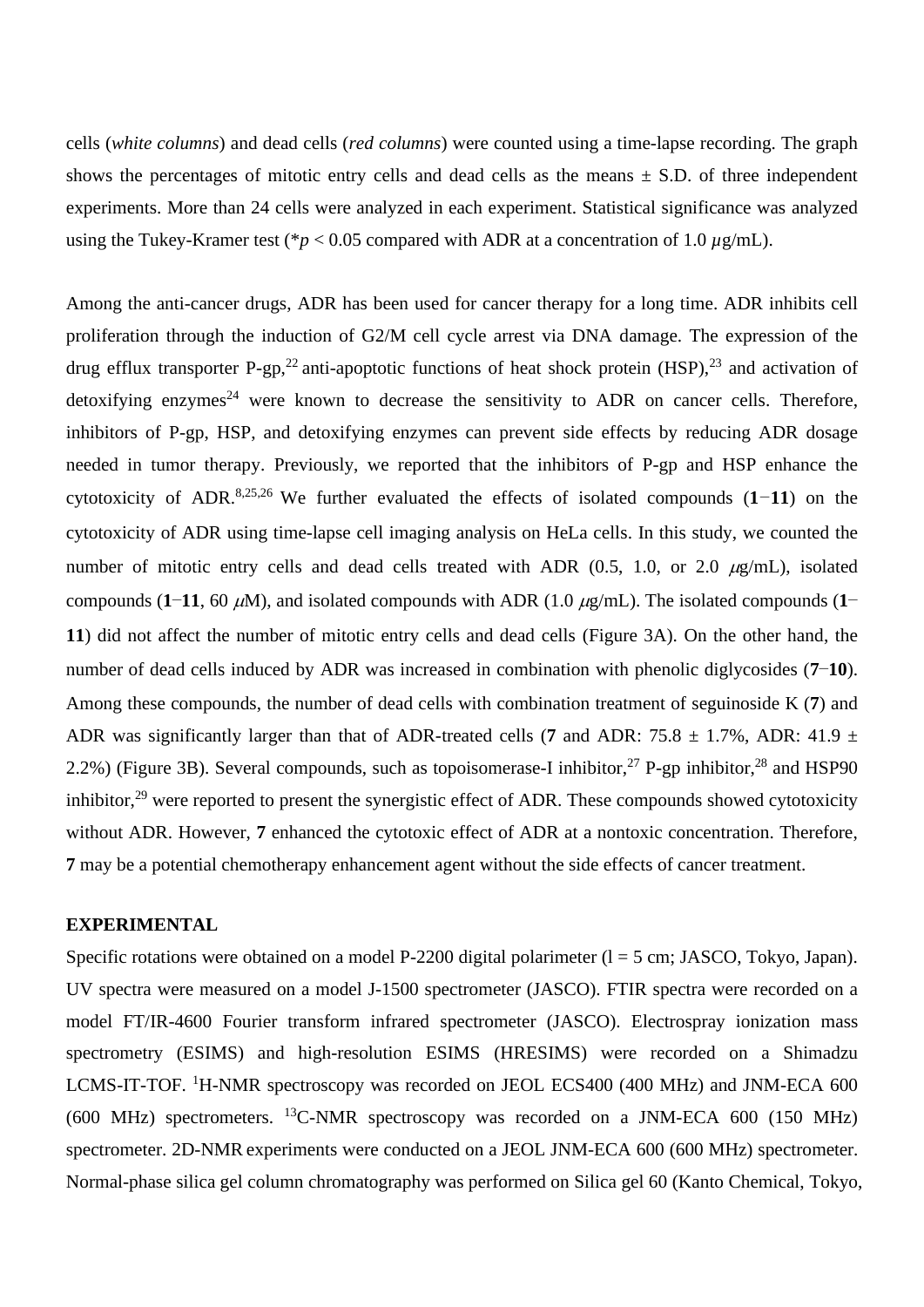Japan, 63–210  $\mu$ m). Reversed-phase silica gel column chromatography was performed on C<sub>18</sub>-OPN (Nacalai Tesque, Kyoto, Japan, 140  $\mu$ m). HPLC was performed on SPD-M10Avp UV-vis detector (Shimadzu, Kyoto, Japan). COSMOSIL 5C18-MS-II (Nacalai Tesque,  $250 \times 4.6$  mm i.d.,  $250 \times 10$  mm i.d. and  $250 \times 20$  mm i.d.), COSMOSIL 5C18-AR-II (Nacalai Tesque,  $250 \times 4.6$  mm i.d. and  $250 \times 10$ mm i.d.), and YMC-Triart PFP (YMC, Kyoto, Japan,  $250 \times 4.6$  mm i.d. and  $250 \times 10$  mm i.d.) columns were used for analytical and preparative purposes.

**Plant material.** The fresh stems and twigs of *H. tiliaceus* were collected in the Okinawa prefecture of Japan by the Kumejimatumugi Business Cooperation (Okinawa prefecture, Japan) in February 2019.

**Extraction and isolation.** The fresh stems and twigs of *H. tiliaceus* (15.0 kg) were extracted three times with MeOH under reflux for 3 h. The EtOAc soluble fraction (40.1 g, 0.27%) and aqueous layer (201.5 g, 1.34%) were obtained from the MeOH extract, following the procedure described previously. <sup>9</sup> The aqueous layer was further extracted with *n*-BuOH to give *n*-BuOH (30.0 g, 0.20%) and water (171.6 g, 1.14%) soluble fraction. The *n*-BuOH soluble fraction was subjected to normal- and reversed-phase silica gel column chromatography [30.0 g, CHCl<sub>3</sub>-MeOH–methanol (50:1  $\rightarrow$  20:1  $\rightarrow$  10:1  $\rightarrow$  5:1  $\rightarrow$  2:1, v/v)  $\rightarrow$  MeOH] to give seven fractions [Fr. B1-7]. Fraction B6 (2419.7 mg) was further separated via reversed-phase silica gel column chromatography to give seven fractions [Fr. B6-1–6-7]. Fraction B6-1 (493.5 mg) was purified via HPLC {H<sub>2</sub>O–MeCN–AcOH (85:15:0.1,  $v/v/v$ }} to give eight fractions. Fraction B6-1-1 (19.0 mg) was purified via HPLC {H2O–MeCN (90:10, v/v)} to give **5** (7.4 mg). Fraction B6-1-2 (8.6 mg) was purified via HPLC  ${H_2O-MeCN}$  (90:10, v/v)} to give 11 (2.5 mg). Fraction B6-1-4 (33.0 mg) was purified via HPLC  ${H_2O-MeCN (90:10, v/v)}$  to give 1 (2.0 mg) and 2 (7.1 mg). Fraction B6-1-5 (15.5 mg) was purified via HPLC {H2O–MeCN (85:15, v/v)} to give **9** (2.7 mg) and **10** (1.8 mg). Fraction B6-1-7 (41.7 mg) was purified via HPLC  ${H_2O-MeCN}$  (85:15, v/v) to give **7** (10.0 mg) and **8** (5.0 mg). Fraction B6-1-8 (14.8 mg) was purified via HPLC {H2O–MeCN (85:15, v/v)} to give **4** (5.0 mg). Fraction B6-2 (409.8 mg) was purified via HPLC {H2O–MeCN–AcOH  $(80:20:0.1, v/v/v)$  to give twelve fractions. Fraction B6-2-5  $(24.0 \text{ mg})$  was purified via HPLC {H2O–MeCN (85:15, v/v)} to give **6** (1.8 mg). Fraction B6-2-9 (48.7 mg) was purified via HPLC {H2O–MeCN (85:15, v/v)} to give **3** (2.6 mg).

**Hibiscuscoumarin** (1): Colorless amorphous powder;  $[\alpha]^{25}$  D -65.7 (*c* 0.2, MeOH); UV (MeOH)  $\lambda_{\text{max}}$  (log  $\varepsilon$ ) 293 (3.80), 227 (4.16), 213 (4.24) nm; IR (ATR)  $v_{\text{max}}$  2920, 1705, 1411, 1045 cm<sup>-1</sup>; <sup>1</sup>H-NMR (CD<sub>3</sub>OD, 600 MHz) and <sup>13</sup>C-NMR (CD3OD, 150 MHz) see Table 1; ESIMS: *m/z* 553 [M+Na]<sup>+</sup> ; HRESIMS: *m/z* 553.1535 (Calcd for C23H30O14Na [M+Na]<sup>+</sup> : *m/z* 553.1528).

**Acid hydrolysis of hibiscuscoumarin** (1). The solution of  $1(1.4 \text{ mg})$  in 5% aqueous H<sub>2</sub>SO<sub>4</sub>–1,4-dioxane (1:1) was heated at 90 ℃ for 3 h. After subjecting **1** to acid hydrolysis, solutions were neutralized and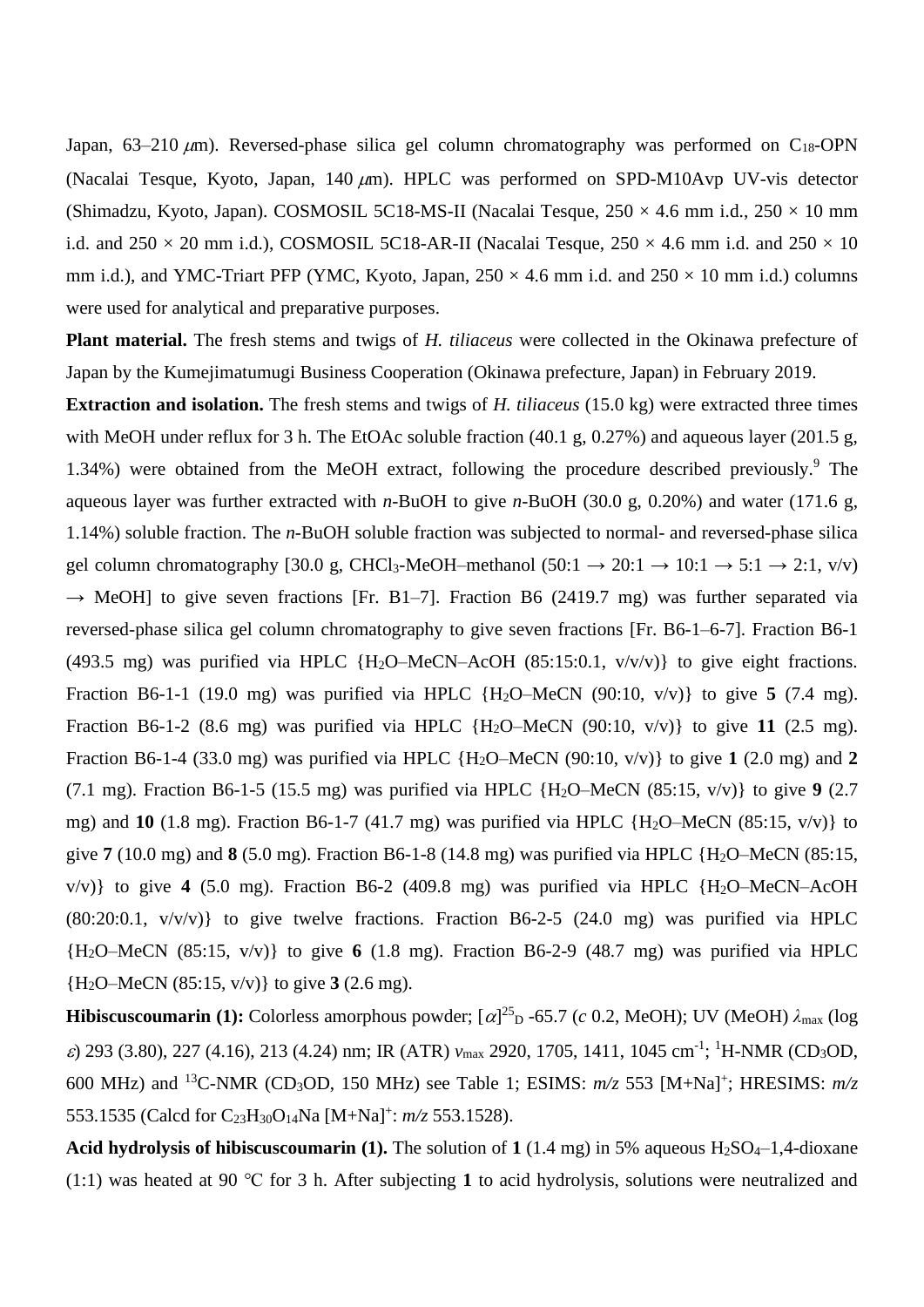extracted with EtOAc and water three times. After drying of the aqueous layer in vacuo, the residue was dissolved in pyridine (0.2 mL) containing L-cysteine methyl ester hydrochloride (1.0 mg), and the solution was heated at 60 ℃ for 1 h. A solution of *o*-tolyli sothiocyanate (1.0 mg) in pyridine (0.1 mL) was added, and the mixture was heated at 60 ℃ for 1 h. The mixture was analyzed by reversed-phase HPLC [column: Cosmosil 5C18-AR-II (250  $\times$  4.6 mm i.d.), mobile phase: 18% MeCN, detection: UV (254 nm), flow rate: 1.0 mL/min, column temperature: 25 ℃] to identify the derivatives of D-glucose and L-rhamnose by comparing their retention times to those of authentic samples (D-glucose, 54.4 min; L-glucose, 50.6 min; D-rhamnose, 36.6 min; L-rhamnose, 35.3 min).

**Cell culture.** HeLa cells were cultured in Dulbecco's Modified Eagle's Medium with low glucose (Wako Pure Chemical Industries, Osaka, Japan) and supplemented with 5% fetal bovine serum (Sigma-Aldrich, St. Louis, MO, USA) under a 5%  $CO<sub>2</sub>$  atmosphere at 37 °C.

**Time-lapse imaging analysis.** Time-lapse imaging was performed on an Operetta high-content imaging system (PerkinElmer, Waltham, MA, USA). HeLa cells were cultured in a flat-bottomed 96-well plate (Coster 3596; Corning, NY, USA) and incubated to reach 70−80% confluence. The cells were treated with the test compounds prior to the time-lapse cell imaging. The images were captured at 10 min intervals for 24 h under a 5%  $CO_2$  atmosphere at 37 °C. Based on these images, the number of mitotic cells and dead cells within 24 h was quantified.

**Statistical Analysis.** Statistical analyses were conducted using GraphPad Prism 8.43 software. The statistical analysis was conducted using one-way analysis of variance (ANOVA) followed by a Tukey-Kramer test to analyze the differences between the treatment groups. The differences were considered statistically significant at  $\frac{*p}{>0.05}$ .

## **SUPPORTING INFORMATION**

Experimental details: 1D and 2D-NMR spectra for hibiscuscoumarin (**1**) are available free of charge on the Internet.

## **ACKNOWLEDGEMENTS**

This work was supported by JSPS KAKENHI Grant Numbers 20H03397 and 20J14567.

## **REFERENCES**

- 1. G. Hu, C. Hu, X. Peng, S. Lu, and Z. Zhang, *Mitochondrial DNA B Resour.*, 2021, **6**, 1904.
- 2. S. M. Abdul-Awal, S. Nazmir, S. Nasrin, T. R. Nurunnabi, and S. J. Uddin, *SpringerPlus*, 2016, **5**, 1209.
- 3. Narender, S. Kumer, D. Kumer, and V. Kumer, *Int. J. Pharmacogn. Phytochem. Res.*, 2009, **1**, 15.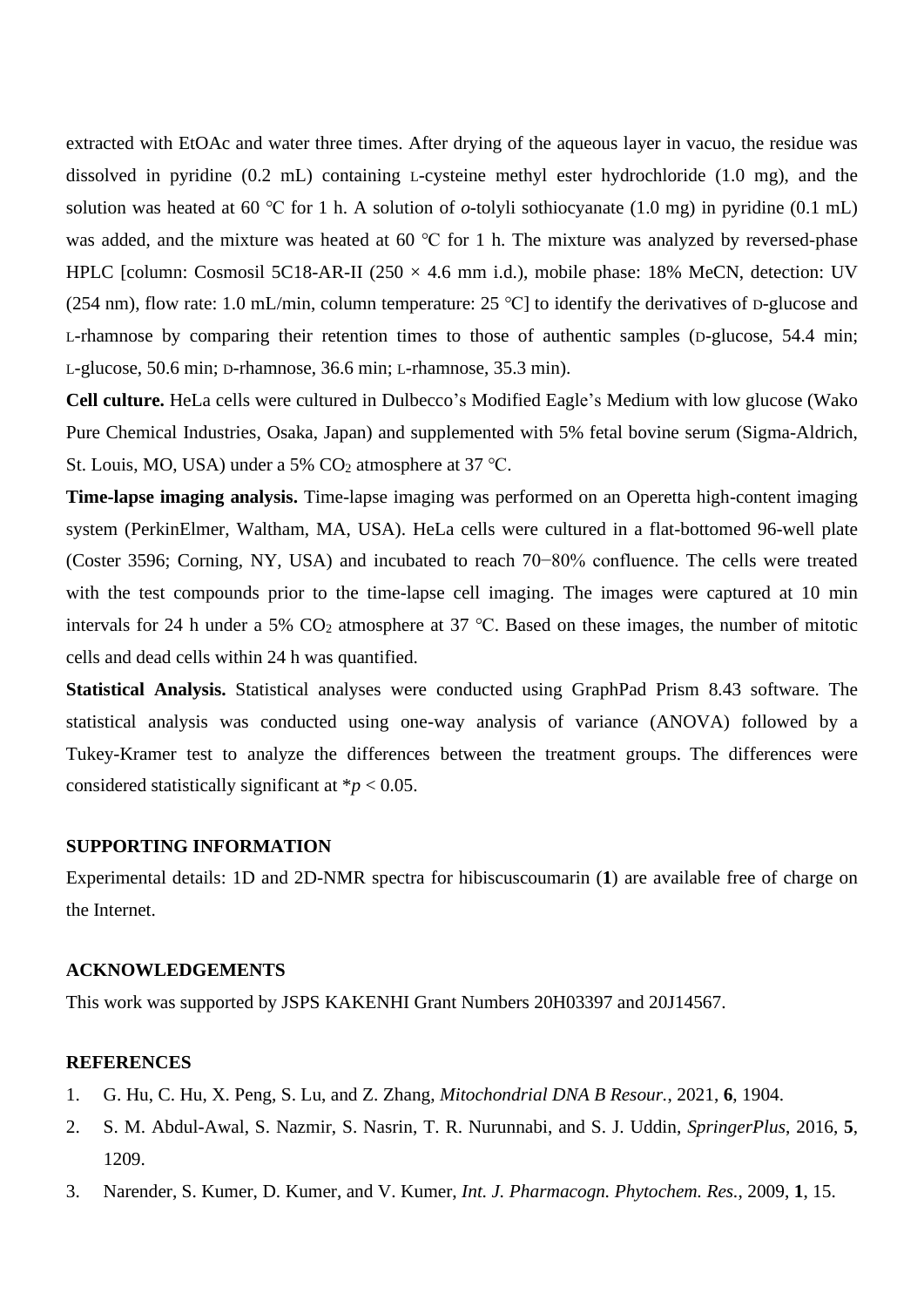- 4. S. Ramproshad, T. Afroz, B. Mondal, A. Haque, S. Ara, R. Khan, and S. Ahmed, *Pharmacol. Online*, 2012, **3**, 82.
- 5. T. Masuda, D. Yamashita, Y. Takeda, and S. Yonemori, *Biosci. Biotechnol. Biochem.*, 2005, **69**, 109.
- 6. T. Matsumoto, D. Imahori, Y. Saito, W. Zhang, T. Ohta, T. Yoshida, Y. Nakayama, E. Ashihara, and T. Watanabe, *J. Nat. Med.*, 2020, **74**, 689.
- 7. T. Matsumoto, T. Kitagawa, D. Imahori, A. Matsuzaki, Y. Saito, T. Ohta, T. Yoshida, Y. Nakayama, E. Ashihara, and T. Watanabe, *Bioorg. Med. Chem.*, 2021, **45**, 128161.
- 8. D. Imahori, T. Matsumoto, Y. Saito, T. Ohta, T. Yoshida, Y. Nakayama, and T. Watanabe, *Fitoterapia*, 2021, **154**, 105023.
- 9. T. Matsumoto, D. Imahori, K. Achiwa, Y. Saito, T. Ohta, T. Yoshida, N. Kojima, M. Yamashita, Y. Nakayama, and T. Watanabe, *Fitoterapia*, 2020, **142**, 104524.
- 10. R. M. Damiani, D. J. Moura, C. M. Viau, R. A. Caceres, J. A. P. Joao, and J. Saffi, *Arch. Toxicol.*, 2016, **90**, 2063.
- 11. S. Rivankar, *J. Cancer Res. Ther.*, 2014, **10**, 853.
- 12. H. Tsukamoto, S. Hisada, and S. Nishibe, *Chem. Pharm. Bull.*, 1985, **33**, 4069.
- 13. Z. D. He, C. Y. Ma, G. T. Tan, K. Sydara, P. Tamez, B. Southavong, S. Bouamanivong, D. D. Soejarto, J. M. Pezzuto, H. H. S. Fong, and H. J. Zhang, *Phytochemistry*, 2006, **67**, 1378.
- 14. N. Matsuda and M. Kikuchi, *Chem. Pharm. Bull.*, 1996, **44**, 1676.
- 15. K. Yoshikawa, N. Mimura, and S. Arihara, *J. Nat. Prod.*, 1998, **61**, 1137.
- 16. V. Dellus, I. Mila, A. Scalbert, C. Menard, V. Michon, and C. L. M. Herve Du Penhoat, *Phytochemistry*, 1997, **45**, 1573.
- 17. X. N. Zhong, H. Otsuka, T. Ide, E. Hirata, and Y. Takeda, *Phytochemistry*, 1999, **52**, 923.
- 18. M. J. Jung, S. S. Kang, Y. J. Jung, and J. S. Choi, *Chem. Pharm. Bull.*, 2004, **52**, 1501.
- 19. T. Yin, G. Tu, Q. Zhang, B. Wang, and Y. Zhao, *Magn. Reason. Chem.*, 2008, **46**, 387.
- 20. V. A. Marinos, M. E. Tate, and P. J. Williams, *Phytochemistry*, 1992, **31**, 4307.
- 21. T. Kitagawa, T. Matsumoto, D. Imahori, M. Kobayashi, M. Okayama, T. Ohta, T. Yoshida, and T. Watanabe, *J. Nat. Med.*, 2021, **75**, 998.
- 22. G. Szakács, J. K. Paterson, J. A. Ludwig, C. Booth-Genthe, and M. M. Gottesman, *Nat. Rev. Drug Discov.*, 2006, **5**, 219.
- 23. T. Yamane, Y. Saito, H. Teshima, M. Hagino, A. Kakihana, S. Sato, M. Shimada, Y. Kato, T. Kuga, N. Yamagishi, and Y. Nakayama, *J. Cell. Biochem.*, 2019, **120**, 17951.
- 24. Y. Kondo, E. S. Woo, A. E. Michalska, K. H. A. Choo, and J. S. Lazo, *Cancer Res.*, 1995, **55**, 2021.
- 25. T. Matsumoto, T. Kitagawa, D. Imahori, H. Yoshikawa, M. Okayama, M. Kobayashi, N. Kojima, M.